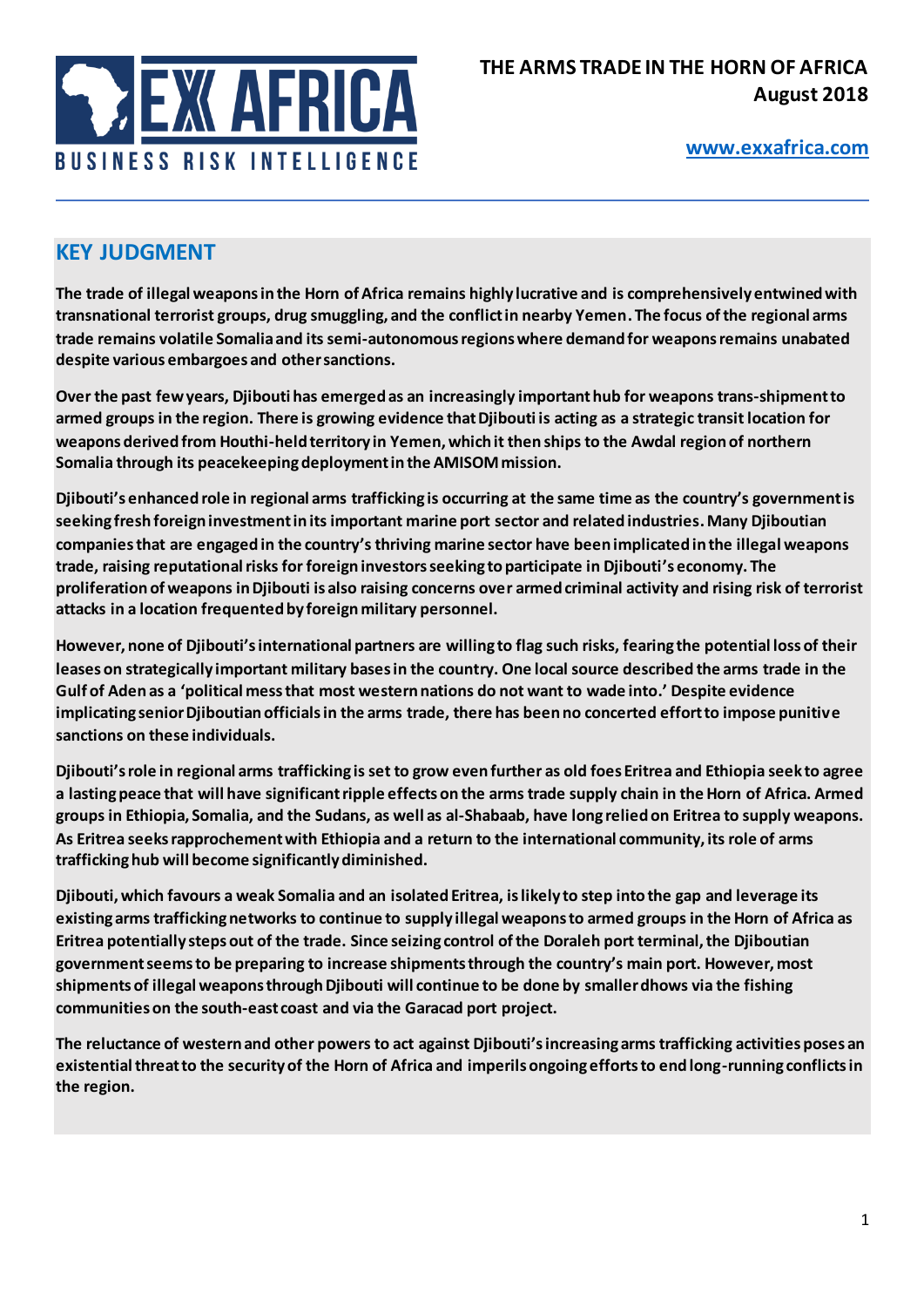

# **DJIBOUTI**

**A PEACEFUL OASIS IN A VIOLENT REGION?** 

### **Djibouti's port terminals are set for an expansion following increased interest by Ethiopia and the confiscation of DP World's port assets, yet there are growing concerns over the country's role in regional arms trafficking.**

Djibouti is often presented as a safe 'island' in a sea of violence, surrounded by neighbours in an otherwise troubled Horn of Africa region. The country's apparent political stability is assured by the presence of multiple foreign military bases and relatively low exposure to regional security threats. Djibouti's strategic location near the world's busiest shipping lanes, controlling access to the Red Sea and Indian Ocean, continues to attract investment from African, western, Asian, and Gulf investors, particularly in the marine, construction, aviation, fuel, and defence sectors.

Over the past few months, Djibouti has attracted an inordinate level of attention due to developments in the country's marine sector and geopolitical rivalry over the country's strategic location in the troubled Horn of Africa region. Djibouti's position near the world's busiest shipping lanes, controlling access to the Red Sea and Indian Ocean, have assured the country of favourable investment flows. Much of the country's recent economic success is down to its ports and particularly landlocked neighbour Ethiopia's decision to use the Port of Djibouti as its main outlet.

Djibouti's port terminals are set to become increasingly important as neighbouring Ethiopia seeks to increase shipments through the Port of Djibouti. In early May, Ethiopia committed to taking a stake in the Port of Djibouti, which is Djibouti's main gateway for trade. Djibouti had been seeking investors for its Doraleh Container Terminal since it terminated the concession for Dubai's state-owned DP World to run the port in February, citing a failure to resolve a six-year contractual dispute. In exchange, Djibouti may take stakes in state-owned Ethiopian firms, such as Ethiopian Electric Power and Ethio Telecom.

This dispute with DP World in Djibouti relatesto regional rivalries between Saudi Arabia, the UAE, and other allies with Qatar and its allies, such as Turkey. These regional rivalries have placed Djibouti, as well as Somalia, in a new position of influence and have thrown an economic lifeline to their governments. However, a key concern for the development and expansion of Djibouti's marine sector will be the role of the country's ports in the influx of illegal weapons into the Horn of Africa and the implications of arms trafficking on Djibouti's own political stability.

#### **ARMS TRAFFICKING IN DJIBOUTI**

**Djibouti is comprehensively entwined in the geopolitical dynamics of the volatile Horn of Africa and the ongoing war in Yemen, while its foreign military bases host some of the most advanced weapons systems in the region.** 

Djibouti owns a strategically important port in a major shipping lane that places the country at the centre of the regional arms trade and weapons trafficking. Cross-border security is weak, as suggested by the large flows of unregulated imports from Ethiopia of the widely-used qat stimulant. Moreover, with the violent conflict in Yemen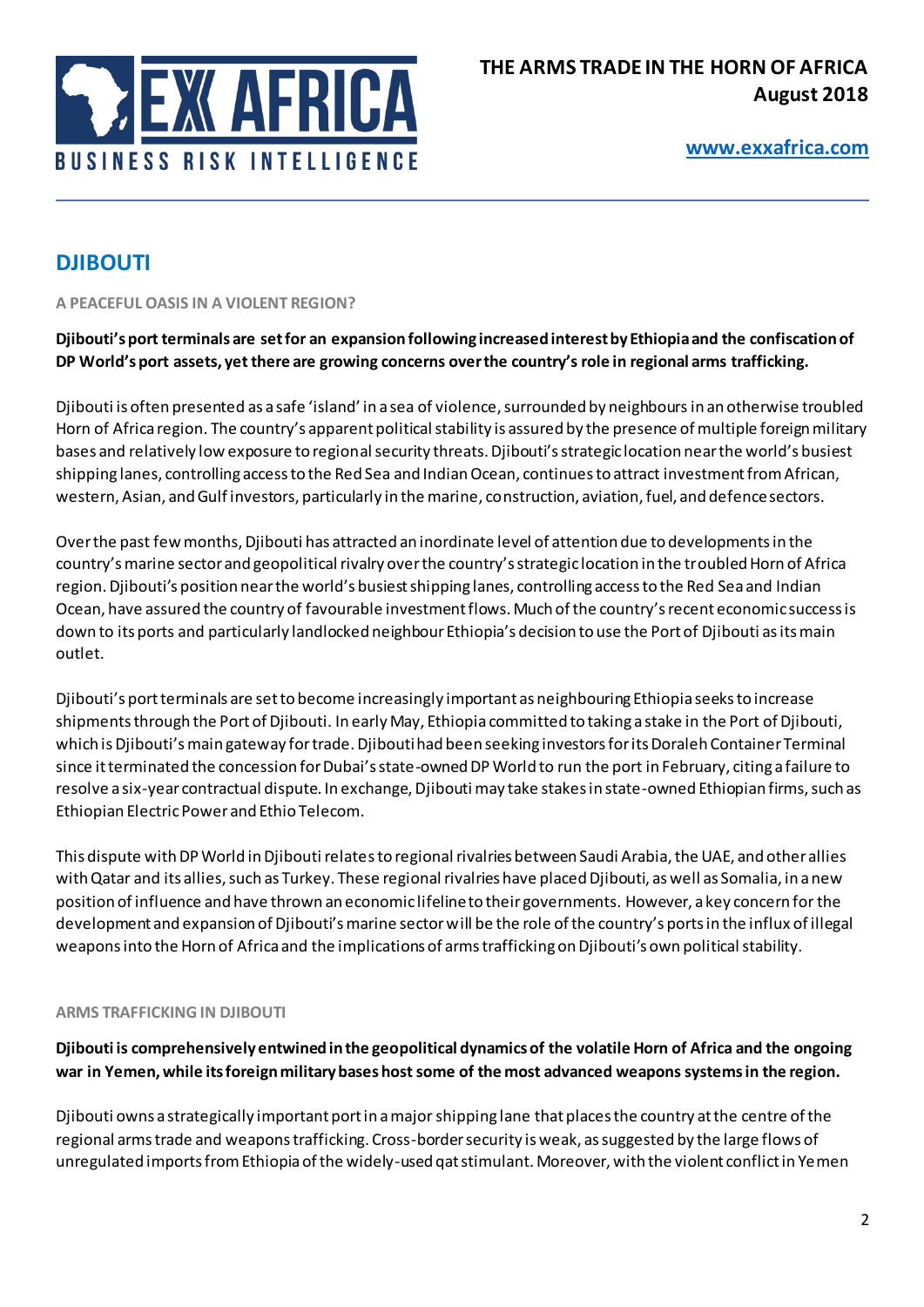

raging just 32 kilometres across the Bab el-Mandeb Strait, Djibouti is now comprehensively entwined in the geopolitical dynamics of the volatile region.

The country's military plays an important role in regional peacekeeping missions, particularly the African Union Mission to Somalia (AMISOM), which is a peacekeeping mission operated by the AU in Somalia with approval by the United Nations. For such deployments, Djibouti's armed forces have procured Ratel-90 and AML-90 armoured vehicles and M109 self-propelled howitzers, while its aircraft holdingsinclude six combat capable aircraft and some Embraer 314 Super Tucano light attack aircraft. Such weapons systems were legally procured and serve Djibouti's self-defence and regional peacekeeping missions.

Djibouti is leveraging its strategic advantage to its benefit, playing host not only to France's largest military base in Africa and the US military's Camp Lemonnier, which is home to about 4,000 personnel, including special operations forces, and is a launch pad for operations in Yemen and Somalia. Japan's military also has a base with over 200 soldiers. In addition, Germany and Italy have a military presence in the country. Notably, France is the external guarantor of Djibouti's security, including its air and maritime space.

Geo-political tensions between the rival world powers are also on display in tiny Djibouti. In early May this year, the US Pentagon formally complained to China claiming that Chinese nationals had pointed military-grade lasers at US military aircraft near Djibouti. China, which has denied the accusations, has its only overseas naval base in Djibouti. Moreover, Djibouti also serves as the logistics hub for anti-piracy and other multilateral missions in the region – including the current EU's first joint naval mission EU NAVFOR Atalanta, an anti-piracy mission.

It is in this tense geo-political climate that Djibouti's foreign military bases contain some of the most advanced weapons systems in the region. The Combined Joint Task Force - Horn of Africa (CJTF-HOA), based at Chabelley Airfield hosts at least 14 unmanned Predator and Reaper dronesthat are frequently deployed to launch Hellfire Missiles onto Somali and Yemeni territory. Lemonnier also hosts a squadron of F-15E Strike Eagle fighterjets, stationed C-130 Hercules aircraft, and Osprey MV-22 aircraft. The French base holds several Mirage 2000 fighter aircraft.

In July 2018, media reports revealed evidence of large-scale weapons smuggling from China to Djibouti. Our own investigation into such reports have uncovered less convincing evidence. Indeed, the general view from our local contacts finds that such long-distance smuggling routes would be unnecessarily complicated and risky, given the ready availability of high quality weaponry in the Gulf of Aden. There is also no evidence that Chinese weapons are making their way from the Chinese PLA Support Base in Djibouti onto the black market.

### **Djibouti has become a regional arms trafficking hub, acting as a strategic transit location for weapons derived from Houthi-held Yemen and re-exporting these to the Awdal region of northern Somalia through its peacekeeping deployment in the AMISOM mission.**

Despite finding little evidence of direct Chinese smuggling of weapons into Djibouti, our investigation found mounting evidence that Djibouti is already a hub for regional weapons trafficking. Local intelligence suggests that the most prominent network is being run by a prominent Somali fisherman based in Aden, disclosed in the public version of this report only as Person X. Person X manages illegal fishing trawlers run by Yemeni and Somali business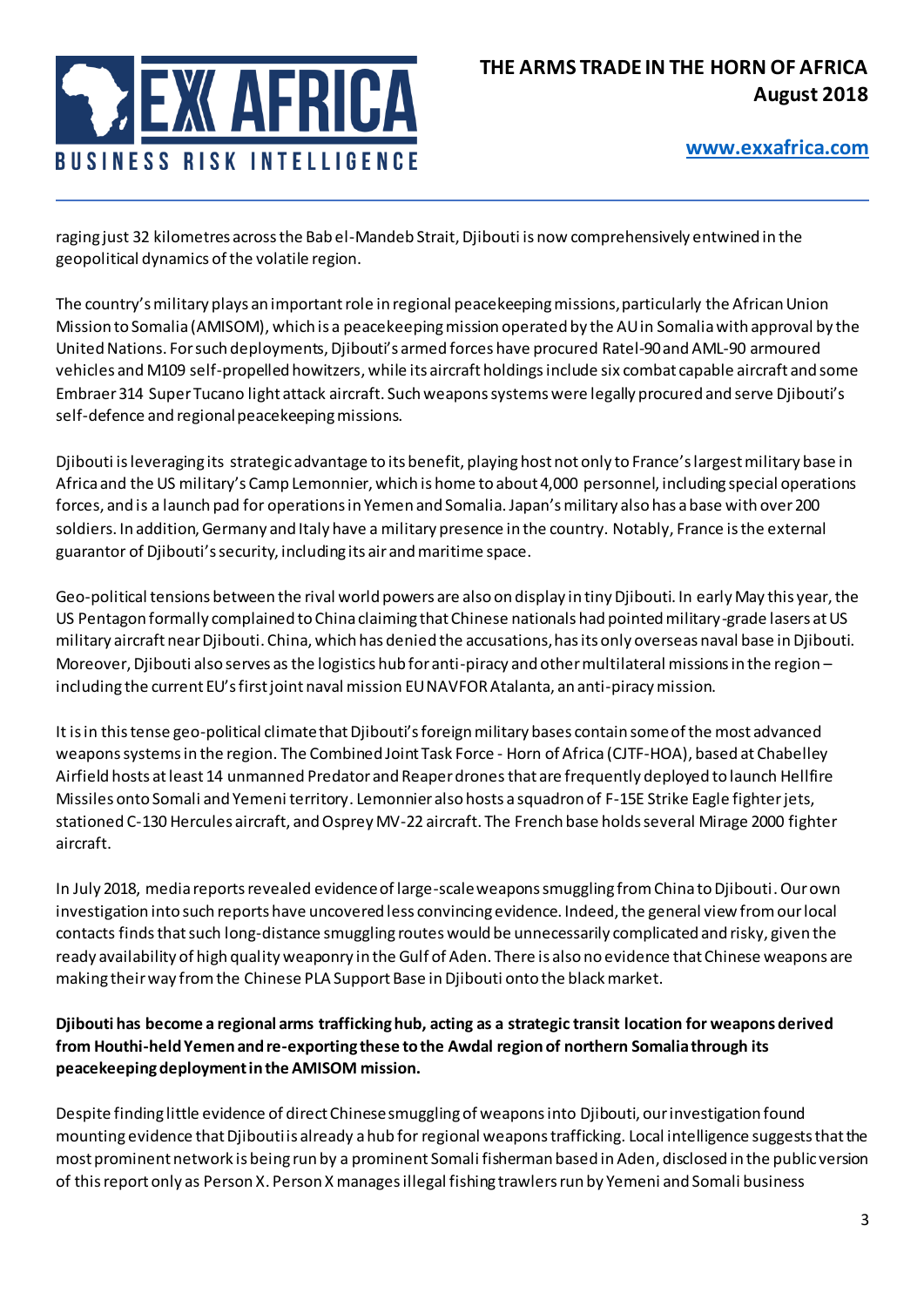

networks. He is also a prominent exporter of weapons from Somalia. One of his export routes (using these fishing dhows) is to Djibouti via the Somaliland port of Saylac.

Back in 2016, the Sultan of Gadabuursi (a northern Somalia sub-clan of the Dir clan), based in Awdal region, was allegedly receiving financial assistance from Djibouti's government to purchase military hardware in order to support their breakaway state in resisting the Somaliland government. Ships operated by Person X were able to deliver to ports and coastal regions stretching from Na'aslei to Bula Har (right on the border with Woqooyi Galbeed region), before the weapons were trucked to Borama, the regional capital of Awdal.

The Gulf States' military intervention in Yemen since 2015 has flooded the region with weaponry and increased illegal smuggling. The majority of the weapons market in Yemen is dominated by the Houthis who with assistance from Iran smuggle the weapons abroad to fund their war efforts. Weapons are exported from the Khokha district of Yemen's Hodeidah province, as well as Mukalla, and end up in Eritrea and Djibouti. To a lesser extent, weapons also provided to the Yemenis supporting the government backed by Saudi Arabia and UAE are also ending up on the black market for export.

The majority of weapons from Yemen transiting Djibouti still end up in the Sultan of Gadabuursi's area of Awdal region to support his claims to autonomy / independence. Source noted that Djibouti briefly considered annexing this area, but is now keener on an arrangement similar to the one which Russia has with Abkhazia: *de facto* control through the provision of military support, but with a puppet regime in place. Apparently the Awdal area holds valuable deposits of gemstones, over which Djibouti is keen to leverage control.

Local intelligence suggests that Djibouti's government tolerates the weapons trade from Yemen and some times holds a stake in such illegal weapons flows. The weapons are distributed in Somalia through the AMISOM mission. Our sources identified a full Colonel hailing from the Issa subclan of the Dir clan, identified in the public version of this report only as the Colonel, as one of the most senior military officials from Djibouti based in Beledweyne (Hiran Province) with AMISOMand as having strong ties to the arms trade in Beledweyne.

According to a report from Somalia's national intelligence agency on 18 June 2018, the Colonel left mission headquarters and went to a nearby al-Shabaab training camp. He and a team of seven of his men provided the militants with weapons (specifically 45 x AK47 PCS, 9 x BKMS, and 5 x RPG7). Part of the report suggested his group also provided training on the tactical use of this weaponry over a seven-day period. As with other reports of this kind, it seems unlikely that the Colonel is acting without instructions from his superiors.

Sources also noted the competition over the regional arms trade between constituent Djiboutian and Ethiopian peace keeping troops. Ethiopian AMISOM forces based in the same region as the Djiboutian forces (Hiran Province) have fought with Djiboutian forces on a number of occasions as a result of the mutual suspicions arising from rumours of their transfers of weapons to al-Shabaab in the area.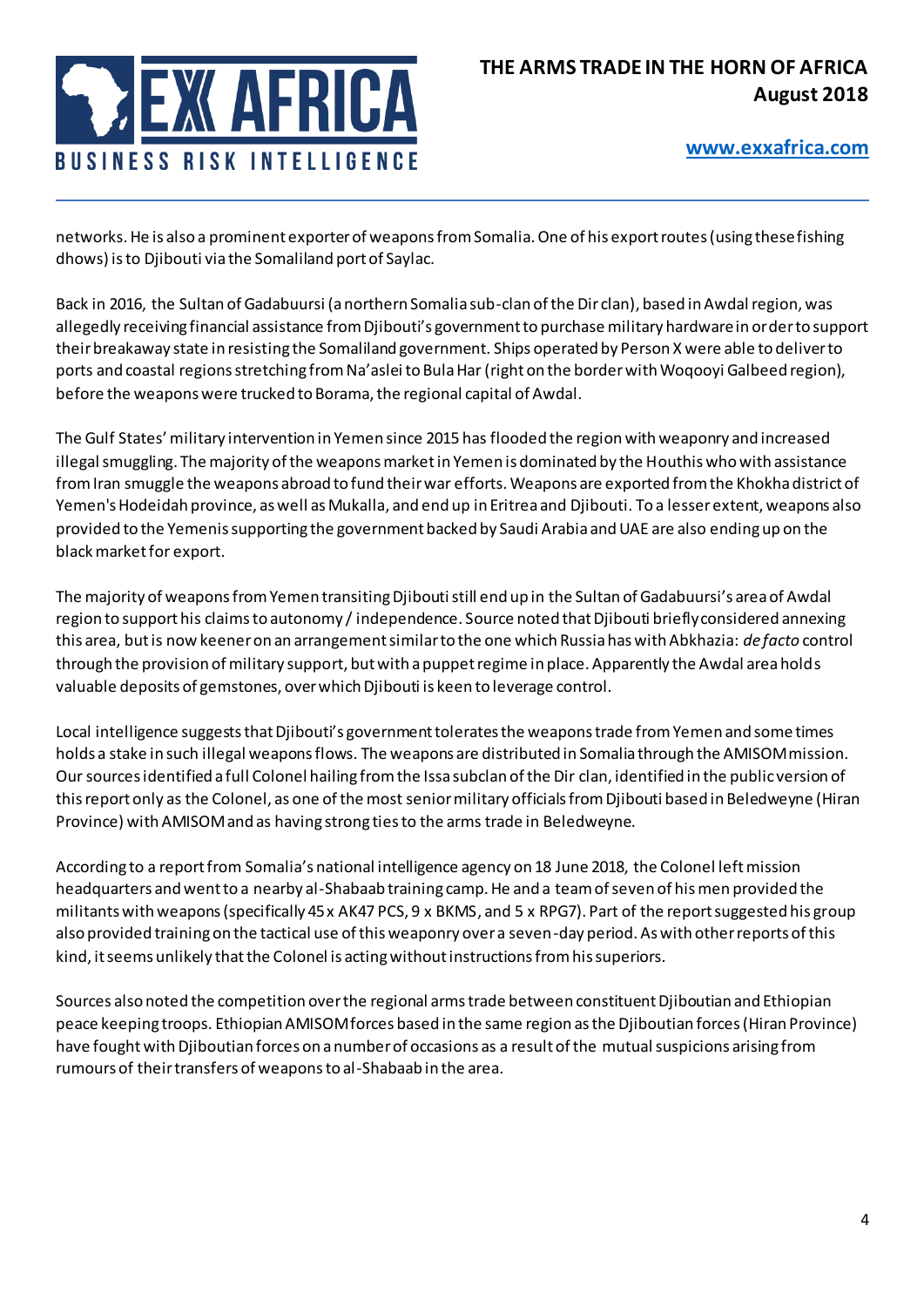

**The trade of illegal weapons implicates senior government officials in Djibouti, which suggests that the Doraleh port terminal, which is now under government control and suffers from porous customs checks, will increasingly be leveraged as an arms trade hub. However, the most significant flows of illegal weapons will continue to be moved in smaller dhows via the fishing communities in the south-east coast and via the Garacad port project.** 

So far, and over the past few years, the DP World operated Doraleh terminal was not used for arms trafficking. However, local intelligence suggests that the terminal, which is now under government control, may in future be leveraged as a processing center for the illegal arms trade.

There is some evidence that the Doraleh terminal will increasingly be used for the weapons trade. The Chairman of the Djibouti Ports and Free Zone Authority (DPFZA), Aboubaker Omar Hadi, is a close friend of Ali Abdi Aware, who is a three times presidential candidate of Puntland, as well as a very prominent businessman. They are jointly involved in a venture where Aware is personally in charge of former Yemen president Ali Abdallah Saleh's bank CAC International. This bank is headquartered in Djibouti. Local intelligence suggests that Omar Hade helped with the registration of the bank and owns shares in it ("part of the investment components"). Moreover, Omar Hadi has established a bank branch in Bosaso that can launder money for underground institutions dealing with weapon imports from Yemen, as the bank hails from Yemen originally.

Aware is also very well established in the Guelleh government and he was the one who set up Puntland's assistance to Djibouti donating 900 camels to Djibouti when it had an armed dispute with its Eritrean rival over the disputed Doumeira Islands. He also helped Djibouti secure an investment commitment for road construction from the Saudi government back in 2009 when late General Adde Muse Hersi was Puntland's president.

Indeed, the trade in illegal weapons in Djibouti stretches t the highest echelons of the government. Local intelligence confirms that one company, which in the public version of this report will only be names as Company Z, is owned by the Guelleh family and handles arms trade. Company Z only deals with weapons imports into Somalia. Those same weapons are then often distributed to political factions backed by the government.

All this suggests that the Doraleh terminal will start to play a more prominent role in regional arms trafficking. Local intelligence suggests that the main port of Djibouti is not secure and that customs procedures are porous, which facilitatesillegal shipments. Yet, since this terminal will remain one of Djibouti's main import-export hubs, international scrutiny of cargo flows is high here, which will limit the port's use as a weapons trade center. However, sources say that much of the illegal arms trade does not need to be moved through Djibouti's main port. It is moved in smaller dhows via the fishing communities in the south-east coast.

Moreover, Djibouti is also now involved in the construction of Garacad Port. Djibouti became following a political disagreement with the Somali government with regards to the Eritrea-Ethiopia-Somalia rapprochement following the meeting between the Somali President and his counterpart Afewerki in Asmara. Djibouti are taking advantage of the Puntland disagreement with the Somali government here over the Garacad port. Prime Minister Hassan recently visited the region and was invited to the grand opening of the Garacad Project but refused to do so as the Somali government recently began the Hobyo port construction plan, only 90 km down the road.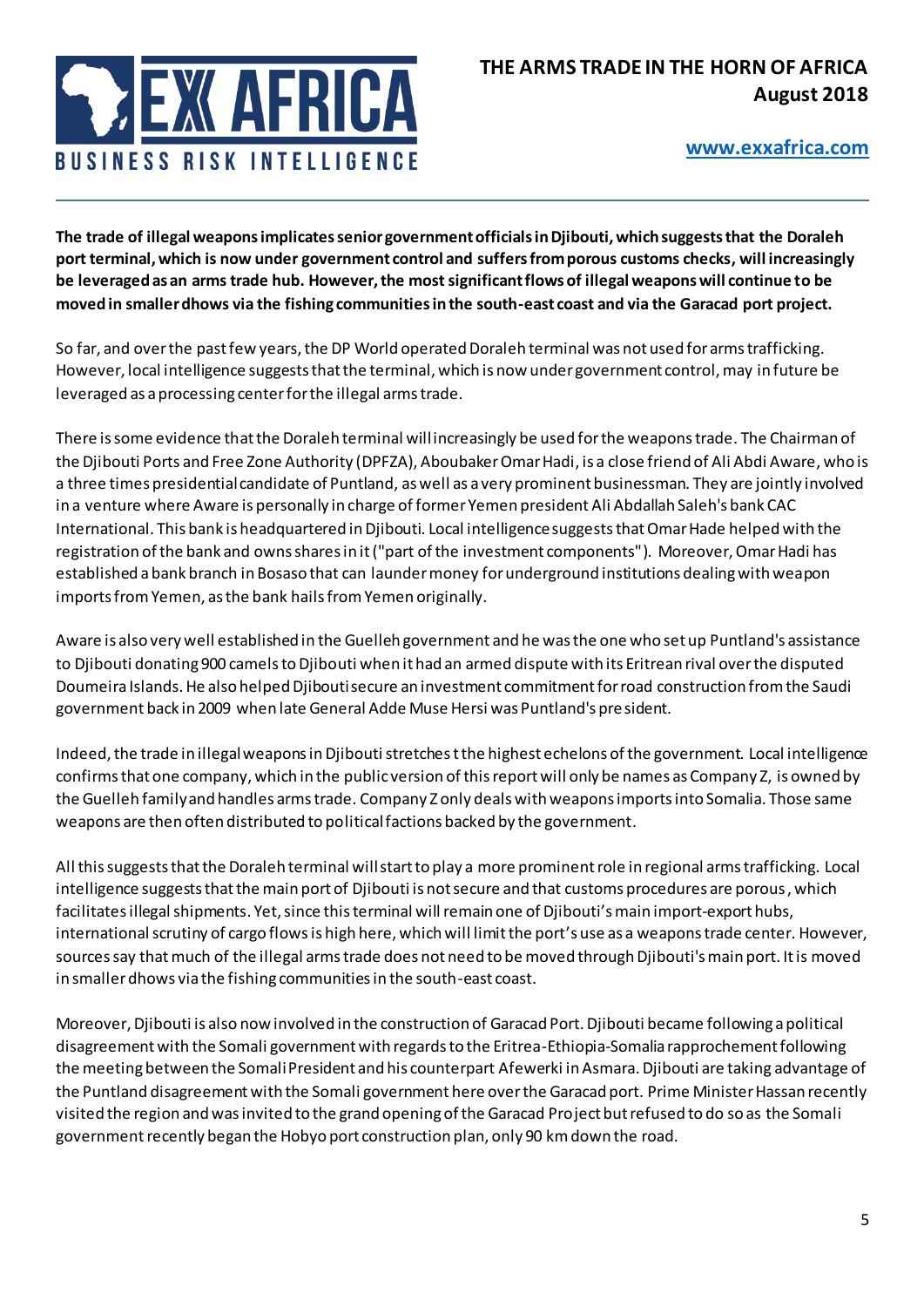

There is a lot of tension between the Somali government and Djibouti over their involvement in this project. Local intelligence suggests that the Somali government is rightly worried about Djibouti using this as a base for moving weapons from the Gulf of Aden into Puntland and then onwards into Somalia proper (see previous comments on support for destabilising factions within Somalia such as al-Shabaab). Also, Garacad is a regional hotspot for weapons shipments landing, as it was pirate territory from 2008 - 2011. Boats disguised as fishing vessels still land there for smuggling purposes.

It is at Garacad that Djibouti plays its heaviest role in regional armstrafficking. The logistics, freight, and construction companies involved in the Garacad Port Project are often owned by senor Djibouti government officials and military officers. Most of the construction materials for the project will be transported overland from Djibouti or shipped to the coast off Garacad. There is ample opportunity here for weapons smuggling. Again, the UN Monitoring Group reports for this region include names of some entities which local intelligence suggests are still accurate.

#### **IMPLICATIONS OF PROLIFERATION OF ARMS TRAFFICKING THROUGH DJIBOUTI**

**Foreign military bases in Djibouti and multilateral missions in the region are currently not concerned by curbing arms trafficking, while western partners are unwilling to wade into the political mess of the Gulf of Aden arms trade.** 

One of the foci of Western naval forces in the region is the confiscation and disposal of illegal weapons transiting the Gulf of Aden (see images in Eritrea section). However, this tends to be in relation to anti-piracy activities rather than disrupting on-land smuggling networks. Moreover, the illegal arms trade is not a focus for ground forces in areas such as Camp Lemonier, Héron French Base or Baledogle Airfield.

A security source in Mogadishu noted: "The arms trade in the Gulf of Aden is a political mess that most Western nations do not want to wade into. You might get the odd special forces raid, such as off Djibouti in 2015, but generally speaking as long as they don't think you're a pirate, you're good to go. In fact, the US has specifically stated that they're drawing down their special forces in Africa, so we will see even less efforts in this area from now on. I don't think I have ever heard of a drone strike in Somalia targeting weapons smugglers specifically. The focus now is on countering Chinese influence in the area, not stopping weapons smuggling."

Another security source in Puntland noted: "The net contribution of these foreign military bases to the weapons situation is neutral, or in some cases perhaps negative. Al-Shabaab have had a few great successes in the past few years intercepting convoys headed to Baledogle and stealing all the weaponry that was headed for the US Special Forces there. I think the US drawing-down makes little difference. Also, the growth of Chinese presence makes little difference, given their stated policy of non-interference in domestic policy."

It is this sense of complacency and lack of political will by foreign powers to become embroiled in the complex arms trade of the Gulf of Aden that potentially poses the greatest threat of proliferation of weapons trafficking through Djibouti. As Djibouti's strategically positioned port terminals acquire even greater importance for regional trade, yet remain relatively unmonitored, the flow of illegal weapons is likely to proliferate.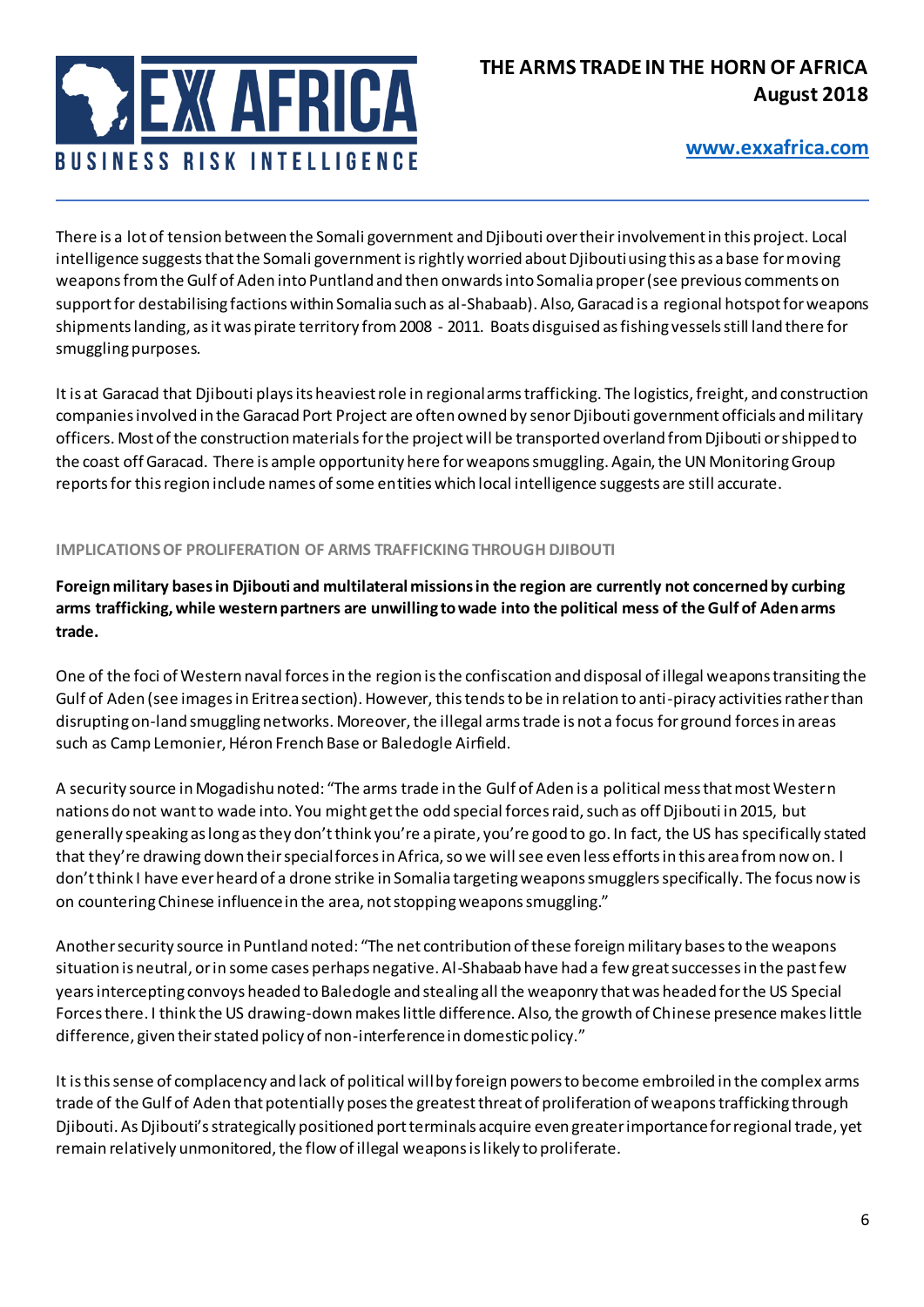

**The proliferation of small arms in Djibouti as a result of increasing flows of arms trafficking is already increasing instances of armed criminal activity, while also posing a heightened threat of insurgency and terrorism.** 

There is also a domestic consequence of increased arms trafficking through Djibouti. Armed criminal activity and political violence would be intensified by a proliferation in the numbers of small arms. Djibouti already imports small arms from European countries, like France, Germany, Denmark, Malta, and others, as well as the US, China, Japan, and Turkey. These are mostly possessed by the military and police forces. Yet local sources report that criminal groups are obtaining increasing numbers of illegal small arms. Moreover, the rate of common forms of armed violence, particularly interpersonal violence and firearm homicide, has steadily increased over the past few years.

Despite Djibouti's relative political stability, which is assured by broad regional and international military and diplomatic support, its local influence dynamics remain fraught by deep clan-based and political divisions. Djibouti's political landscape continues to be characterised by divisions between Issas and Afars, which are the two dominant clans. Previous elections have been marred by outbreaks of violence. Since last year,the political environment has destabilised significantly. In February 2018, the opposition alliance boycotted the parliamentary election. Attempts to resolve the political impasse have so far failed. The current deadlock in political reform talks between the opposition alliance and the government puts any political reform agreement at risk, while increasing the likelihood of riots in the one year outlook.

Meanwhile, growing political repression is likely to foster unrest. Although Djibouti has a multi-party political system and opposition parties are allowed to exist, government handling of political dissent frequently attracts criticism from international organisations like Human Rights Watch and western governments. Hundreds of opposition activists have been imprisoned in connection with protests and frequently get accused of various public disorder charges. Prevailing social problems such as unemployment and poverty continue to fuel political discontent. Additionally, the continued absence of a political system through which those unhappy with the status quo can challenge the ruling party is only likely to foster political tension, potentially planting the seed for the rebirth of an armed opposition. Such an armed opposition is likely to draw its support predominantly from the Afar community but is unlikely to pose an existential threat to the current regime.

Finally, the availability of small arms is also likely to play in the hands of militant and terrorist groups seeking to target Djibouti. The continuous presence of thousands of US and French military forces in Djibouti makes the country a potential target for Islamist terrorists, with militant groups such as al-Qaeda and its Somalia-based regional affiliate al-Shabaab identifying Djibouti as a target. Al-Shabaab has repeatedly threatened countries with a military presence in Somalia and has successfully carried out attacks in Kenya and Uganda. The threat posed by al-Shabaab was realised in May 2014, when the group carried out an IED attack at a restaurant in Djibouti city, killing a foreign national and injuring several others.

The group justified the attack by citing Djibouti's military involvement in Somalia with AMISOM and its support for the Western military presence in the region. Similar terrorist attacks of this scale are likely in the future; however, the Western intelligence and military presence mitigate the likelihood of large-scale attacks such as those witnessed in Kenya (2013) and in Uganda (2010).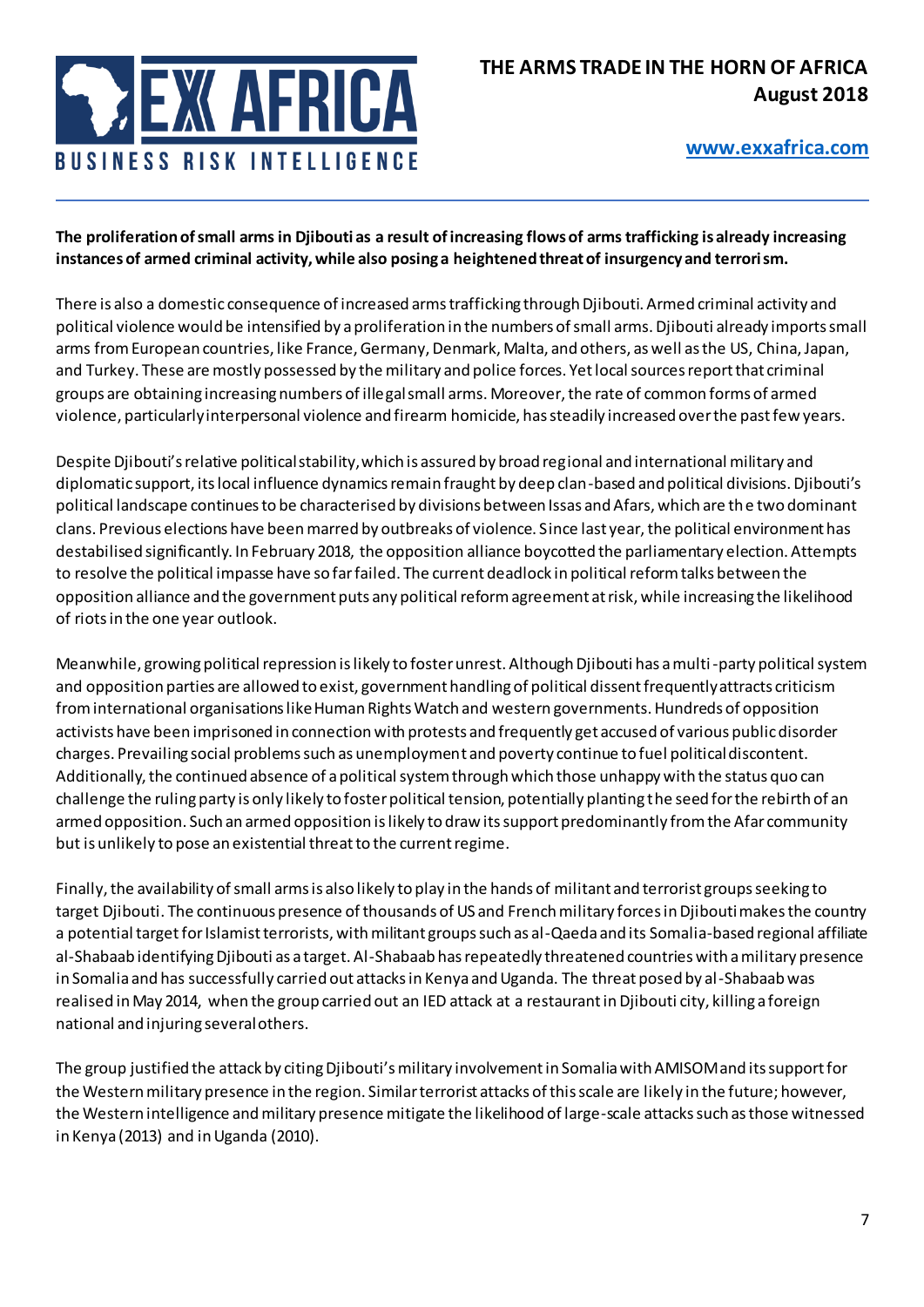

# **ERITREA**

**INTERNATIONAL PARIAH STATUS AND ARMS EMBARGOES** 

### **Eritrea's instability has stoked intense insecurity and violence throughout the region, while resultant arms embargoes and diplomatic isolation have fostered an important trade in illegal arms across the Horn.**

Eritrea has become one of the most isolated and secretive states in the world, following its two-year border conflict with neighbouring Ethiopia, which concluded in 2000. This is in contrast to its promising start as a nation state in 1993 following its independence from Ethiopian rule, achieved through a 30-year armed struggle. Although no fighting barring minor skirmishes has taken place in the latest conflict with Ethiopia since June 2000, the Asmara government has used Ethiopia's refusal to abide by an international border ruling as a pretext to maintain the country on a war footing, and run it under an effective state of emergency rule rather than focusing on development. This state of limbo and the Asmara government's negative role in the wider Horn of Africa region has undermined the country's relationship with the international community, including the United Nations and the regional African Union, making Eritrea subject to international sanctions, and derailing any development efforts.

As a result of Eritrea's instability, it has stoked intense insecurity and violence throughout the region. Over the past few years, the Eritrean government has suffered attacks from armed Eritrean rebel groups, such as Eritrean National Salvation Front (ENSF), the Red Sea Afar Democratic Organisation (RSADO), the Eritrean Popular Congress, the Democratic Movement for the Liberation of the Eritrean Kunamas, and the Islamic Party of Eritrea for Development and Justice. Meanwhile, fighting on the border with Ethiopia has intermittently broken out since the end of the last war. The UN Monitoring Group has also accused Eritrea of staging attacks on Ethiopia, including the African Union summit in 2011, although Eritrea has denied such claims.

Eritrea's military spending has been one of the highest in the world, estimated around 20% of GDP. As well as maintaining a reported 200,000 active and 120,000 reserve soldiers, the country's military has acquired an impressive arsenal of hardware. Eritrean weapons systems include a large number of T-54/T-55 tanks, reconnaissance and armoured personnel carriers, as well as BMP-1 armoured infantry fighting vehicles. Its air-force holdings also includecombat capable aircraft and attack and support helicopters. The UN Monitoring Group notes that Eritrea's most sophisticated fighter aircraft are Mig-29 Fulcrums, Su-27Flankers, and Mi-24 Hind helicopter gunships, however many systems are not operational and in a state of disrepair. The nation's military holdings have surely eroded. Multiple embargoes and sanctions have been imposed against Eritrea, precluding any major new acquisitions.

In response, Eritrea has reportedly turned to illicit trafficking for some of its perceived hardware needs. Sources of weapons trafficking to Eritrea include Russia, Bulgaria, and North Korea. The imposition of comprehensive UN sanctions against the Eritrean military in 2009 as retaliation for Eritrea's alleged support for al-Shabaab has ensured that North Korea is one of the only countries willing to sell arms to Eritrea. Meanwhile, Eritrea's armed forces have also become involved in the trafficking of weapons and people from Eritrea into Egypt (the Sinai) via Sudan. The below section lists some of the most recent evidence obtained in our investigations.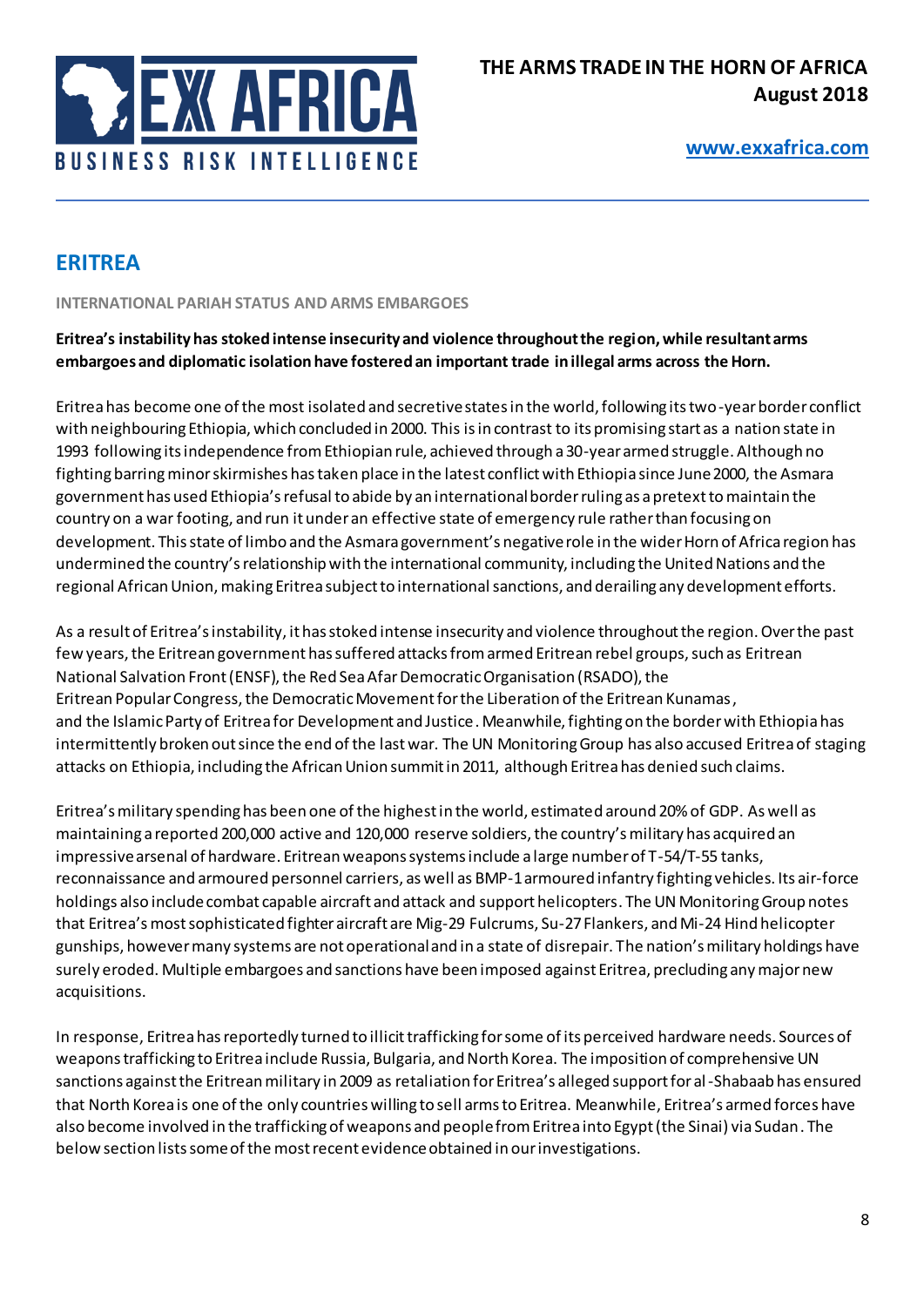

#### **ARMS TRAFFICKING IN ERITREA**

**Eritrean military officers and senior officials are deeply entrenched in the regional arms trade, facilitating shipments of weapons to embargoed destinations like Sudan, South Sudan, and Somalia. Eritrea previously also shipped weapons to Islamist militant group al-Shabaab, while it continues to arm Ethiopian rebel groups.** 

Although the recent rapprochement between Ethiopia and Eritrea may change this dynamic in the near future, Eritrea has been significantly involved in the armament and training of militant factions across the region for many years, among them is al- Shabaab, the Ogaden National Liberation Front (ONLF) and the Oromo Liberation Front (OLF). Since 2009 the UN Monitoring Group has accused Eritrean President Afwerki's government of providing material support to these three groups.

Identified locations where weapons transfers between the Eritrean government and these groups have occurred include Saylac and Lughaya (both in Awdal region, Somaliland). Along Somalia's southern coastline, Mudug re gion's ports of El Hur and Harardhere have been used to smuggle Eritrean weapons using fishing dhows, with multiple deliveries reported between 2009 and 2015.

Yemen's civil war has increased Eritrea's access to arms as Eritrea is part of the Gulf coalition, with their troops specifically deployed with the UAE Armed Forces in both Al Hudaydah and Aden. Local intelligence suggested that Eritrean military officials are involved in weapons sales, with weapons exported from Yemen and provided to both Sudanese and South Sudanese rebel factions. These weapons are usually moved across the Red Sea or Gulf of Aden with Somali smugglers acting as middlemen.

Sources suggest that this trade has at least the tacit support of Saudi and UAE officials, who wish to keep Eritrea "onside" and hope to see some of the arms transferred to their regional supporters in the Yemeni conflict. It is not clear whether this is a governmental policy, or the acts of a few corrupt military officials on the ground in the conflict zone.

The Eritreans have a reputation in the region for having access to high-quality modern weaponry. Below are two images from 2016 allegedly showing a weapons shipment from an Iranian dhow which was intercepted off the coast of Saylac by international naval forces. Local intelligence suggest this shipment was organized by Eritrea and was destined for Sudan.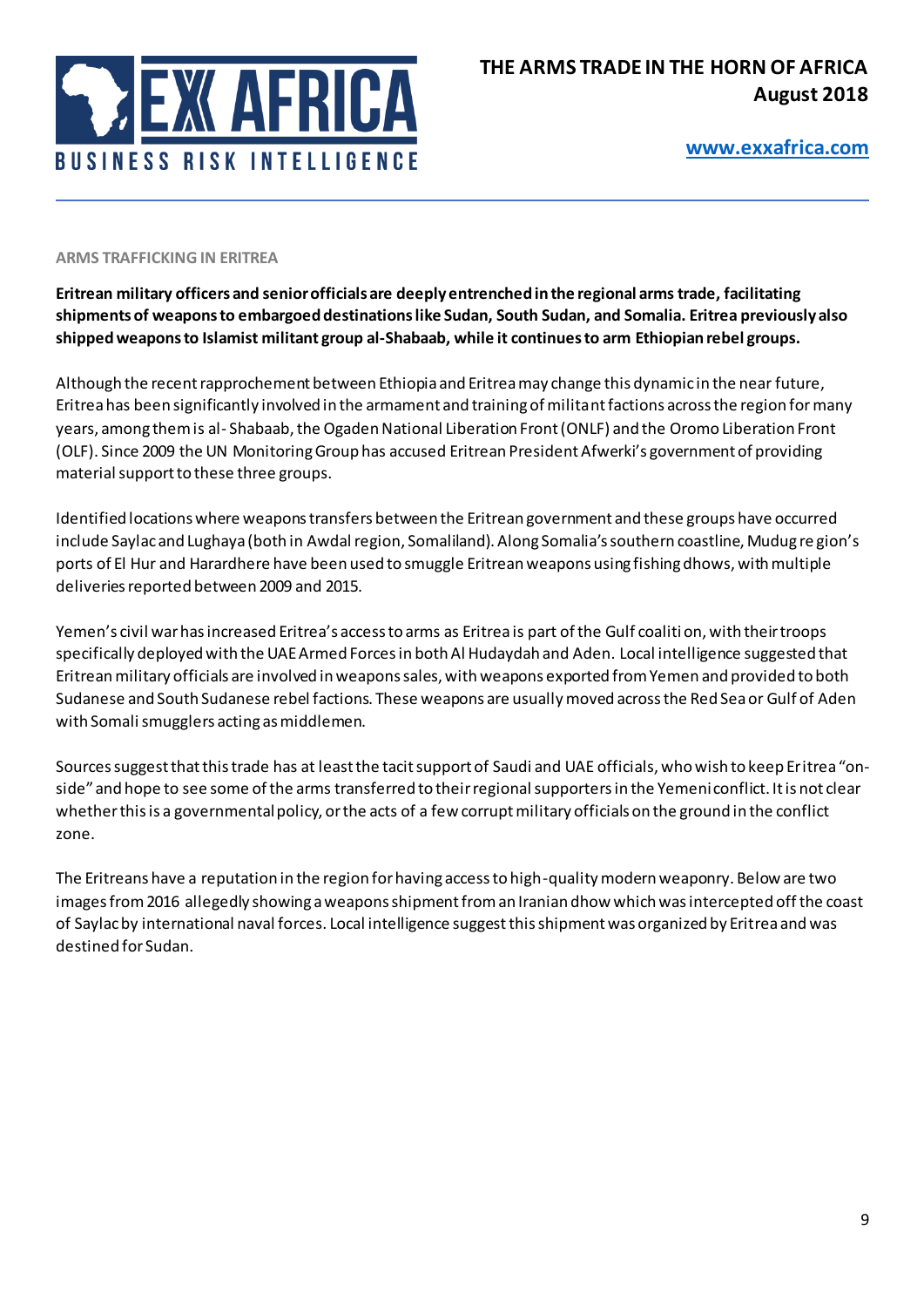

## **THE ARMS TRADE IN THE HORN OF AFRICA August 2018**

### **[www.exxafrica.com](http://www.exxafrica.com/)**



According to three separate security contacts in the region, Eritrea has acted as the leading hub for military training and logistics provision to al-Shabaab since 2006. Weapons transported from their seaports (especially around Assab and Halib) were landed at Baraawe, Harardhere, and El Hur in Somalia. Numerous intelligence reports, including those of the UN Monitoring Group, suggested that weapons were also airlifted to al-Shabaab in Somalia's southern and central regions from Eritrea back in 2009, although this was discontinued in favour of shipping to keep a lower profile given the AMISOM presence in some of these areas.

The 2014 UN Monitoring Group Reportimplicates several senior Eritrean military officers and officials in the regional arms trade, includingGeneral Teklai Kifle "Manjus" and Teseney branch manager of the Red Sea Corporation Nusredin Ali Bekit.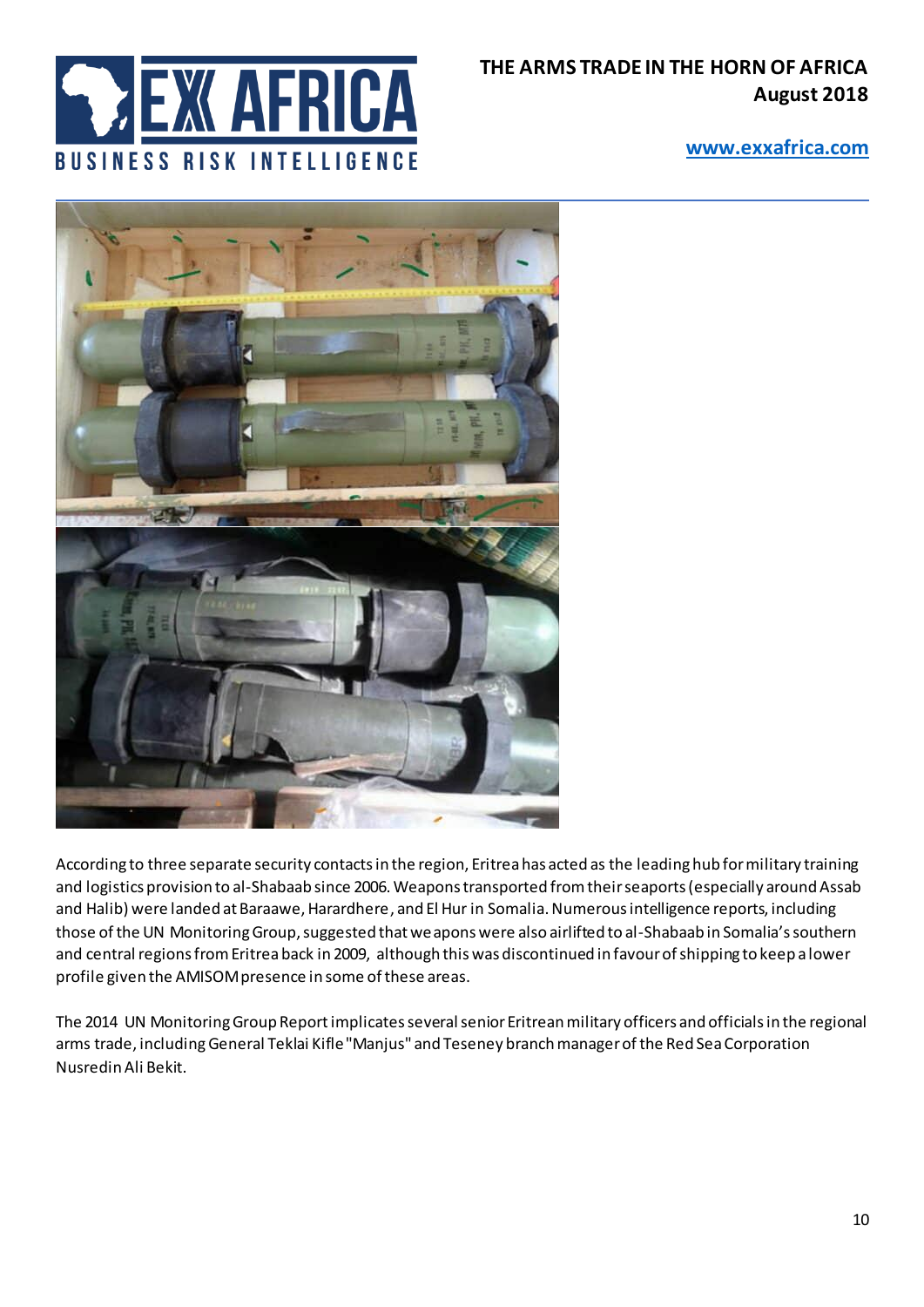

#### **PEACE AT LAST? ETHIOPIA MAKES OVERTURES TO LONG-TIME FOE ERITREA**

**While international partners have praised Ethiopia's peace overtures to Eritrea and both countries are set to reap substantial economic benefits from such an agreement, the negotiations do not take into account Eritrea's important role in regional arms trafficking. As a result, Djibouti is prepared to increase its market share of the illegal weapons trade, particularly those from Yemen to Somalia.** 

On 14 July, Eritrea's President Isaias Afwerki began his first visit to neighbouring Ethiopia in more than two decades. Eritrea formally seceded from Ethiopia in 1993, but the two countries fought a border war in 1998. Though a peace deal was signed two years later, Ethiopia had so far refused to implement it. Yet on 5 June, new Ethiopian Prime Minister Abiy Ahmed said his government would unconditionally accept a UN 2002 Boundary Commission's award of the contested territory of Badme and other areas to Eritrea.

Afwerki's visit to Addis Ababa follows Abiy's own high-profile mission of reconciliation to Eritrea's capital Asmara on 8 July. There the two leaders signed a joint declaration to end to their 'state of war' and promised to implement the Algiers peace agreement signed in 2000 that ended the border war. International partners have widely praised the peace initiatives as reconciliation between Ethiopia and Eritrea would benefit security in the volatile Horn of Africa and it is hoped will limit flows of Eritrean immigrants to the European Union.

Since the declaration of peace, the two countries have restored phone lines and have agreed to open embassies, develop ports, and restart flights. The visit by the Eritrean delegation to an industrial park in the southern Ethiopian town of Hawassa was telling as Ethiopia is seeking expanded access to ports for its export sectors. Ethiopia is constantly seeking new export routes to lessen its dependence on the port of Djibouti, while it has expressed interest in running trade flows through the Eritrean ports of Assab and Massawa.

Meanwhile, Ethiopia has asked the UN to lift its sanctions on Eritrea, which also looks set to rejoin the Addisdominated regional body, the Intergovernmental Authority on Development. UN Secretary-General António Guterres has expressed his hope that the UN Security Council would drop the sanctions against Eritrea, especially since UN investigations have reported that Eritrea no longer provides material support to the al-Shabaab Islamist militia.

During Abiy's trip to Eritrea, he met with representatives of armed groups operating against Ethiopia from Eritrea. He had previously removed the designations of 'terrorist' from Ginbot 7, the Oromo Liberation Front (OLF) and the Ogaden National Liberation Front. A faction of the OLF hosted by Eritrea is reported to be behind some of the violence in western Wollega in Ethiopia. Abiy met the OLF leader Dawud Ibsa to calm the fighting. On 7 August 2018, Ethiopia's government said it had signed an agreement to end hostilities with the OLF. The OLF will conduct its political activities in Ethiopia through peaceful means.

The tentative peace bid is as much motivated by economic considerations, as security imperatives. The policy of isolating Eritrea and ignoring the UN ruling on the status of Badme has been a failed policy that has left Ethiopia cut off from the Eritrean ports of Assab and Massawa. Ethiopia is constantly seeking new export routes to lessen its dependence on the port of Djibouti. An improvement in the countries' relations would allow more regional trade flows to transit Eritrea's ports and also benefit the adjoining Tigray region in Ethiopia. The economic benefits that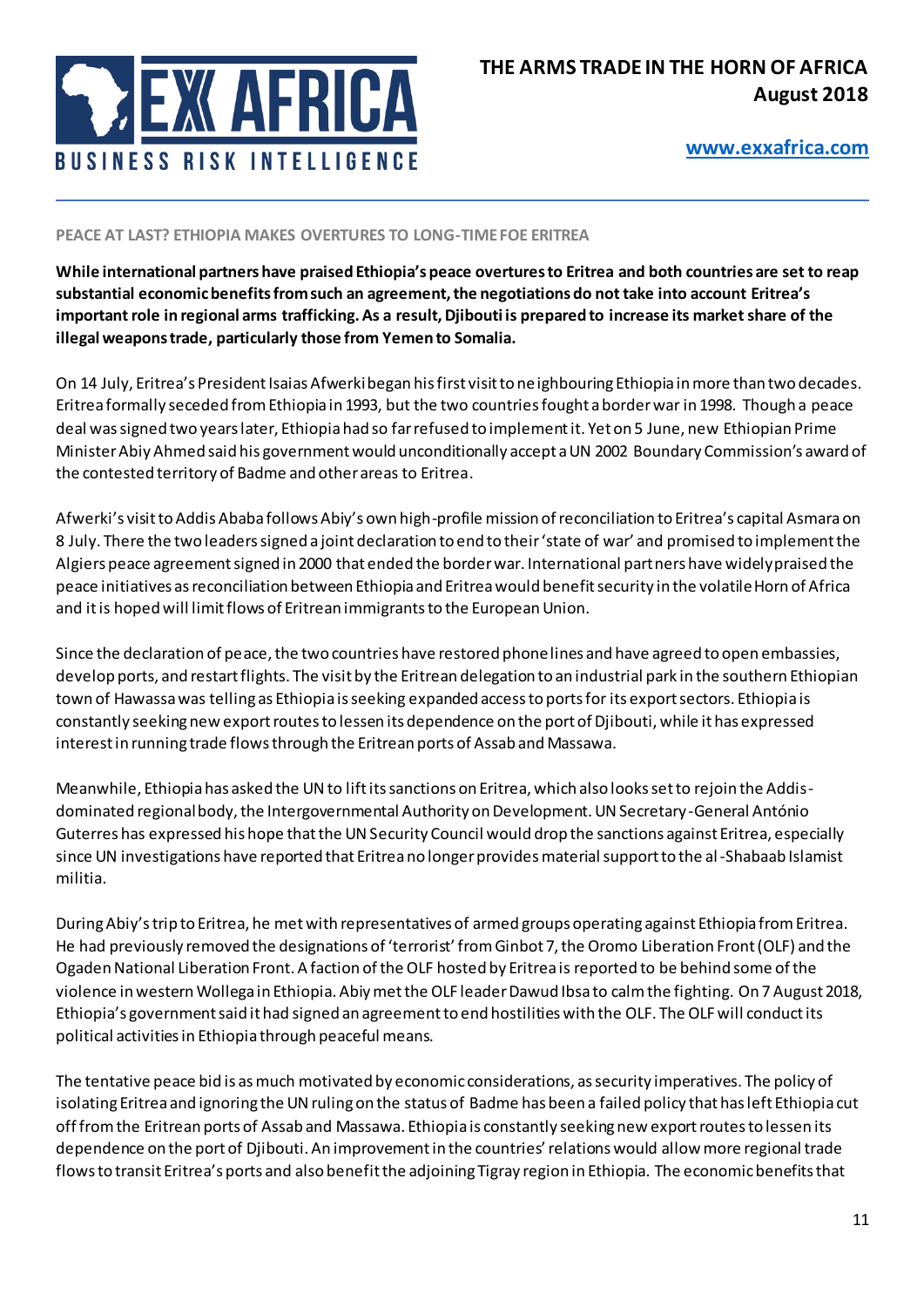

would ensue from improved relations with Eritrea and liberalising the Ethiopian economy's key sectors underl ine the importance of the potential policy shifts.

However, the ongoing negotiations do not take into account Eritrea's strategically important role in the illegal arms trade, supplying arms from Yemen to embargoes groups in South Sudan, Sudan, and Somali a, as well as Ethiopian rebel groups. While some Ethiopian rebel groups like the OLF may opt for peace and political inclusion, other militant organisations are more likely to pursue armed rebellion and will continue to require arms shipments. Local source s say Djibouti's government is preparing to assume such a role as Eritrea steps back from the trade in order to facilitate its eventual return to the international community.

According to local intelligence, Djibouti's government is already angered about Somalia's involvement in the peace discussions between Ethiopia and Eritrea. According to a source, 'Djibouti prefers the region divided, with Somalia weak and Eritrea isolated.' In response, Djibouti's military leaders are already threatening to withdraw their AMISOM contingent to put pressure on Ethiopian forces in the southern regions.

A local source commented that 'it would make sense for Djibouti to ramp up arms exports to groups such as al-Shabaab (or their suppliers) if Eritrea were to cut off these sources of weapons exports. Djibouti might also grow weapons exports to Sudan and South Sudan if Eritrea scales back theirs.'

# **SOMALIA**

**THE POLITICAL AND SECURITY OUTLOOK FOR SOMALIA** 

**Despite fresh investor interest in Somalia, especially in its marine ports and nascent oil & gas sector, the indicators for continued instability and insecurity are not subsiding, while the illegal arms trade is set to continue to flourish.** 

In 2017, Somalia held a much dragged out process of limited suffrage elections, which were meant to have restored credibility to Somalia's administration and ended some of the political violence and insecurity in the volatile country. However, President Mohamed Abdullah Mohamed 'Farmajo' and the government headed by Prime Minister Hassan Ali Khaire are creating new opportunities for foreign investors, especially Qatar and western countries like the UK and US.

For example, DP World's 51% stake in the Port of Berbera is being challenged by Ethiopia's new interest in the Somali port. Both disputes with DP World in Somalia and Djibouti relate to the regional rivalries between Saudi Arabia, the UAE, and other allies with Qatar and its allies, such as Turkey. These regional rivalries have placed Djibouti, as well as Somalia, in a new position of influence and have thrown an economic lifeline to their governments.

Nevertheless, the new government will continue to face complex inter-clan disputes between the major Habr Gedir/Hawiye and Darod clans, as well as growing rivalry among autonomous regional administrations and AMISOM troop contributing countries. Kenya and Ethiopia in particular will continue to leverage their military presence to influence political control of border regions.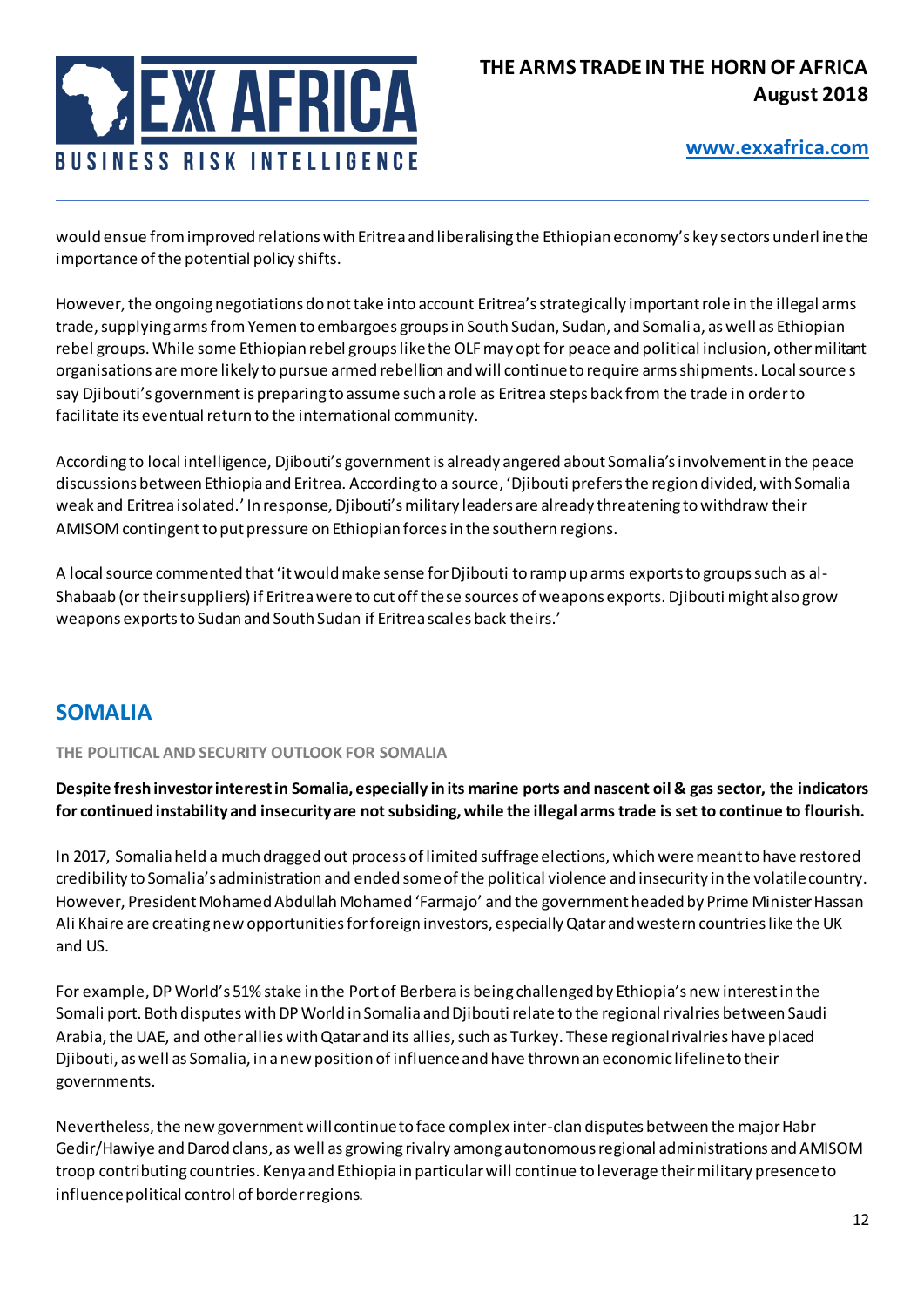

As a result, arms embargoes remain in place, though often evolving on a yearly basis, thus superficially allowing supplies to be delivered to the Somali government and the AMISOM peacekeeping mission. The usual international suppliers of weaponry have seemed reluctant to sell arms to the Somali government. European countries have seemed willing to bolster Somali government with training in military tactics but unwilling to the supply weapons themselves. Countries like China, Russia and Eastern European suppliers that feature prominently as providers to other Horn of Africa nations have not stepped in to fill the gap in the case of Somalia.

As a result, the illegal weapons trade is flourishing. According to Conflict Armament Research, based on ongoing research, "the majority of weapons in the hands of al-Shabaab are legacy weapons often found in circulation in East Africa and the Horn. These include decades old AK pattern rifles, PKMs, RPG, recoilless rifles, and mortars. The dominant source of weapons to al-Shabaab and other clan militias in Somalia is Yemen. Most of these weapons enter through small ports on the northern coast of Puntland and Somaliland. Recent evidence suggests that Iran supplies significant quantities of weapons to Somalia as well. A third source of weapons and ammunition for Al-Shabaab derives from accidental and deliberate diversion from Somali State and AMISOM stockpiles"

The UN Monitoring Group on Somalia and Eritrea has accused various military contractors operating in Somalia, including from the UAE and the UK, of gross violations of the embargoes. In the following section, we display some of our latest evidence of arms trafficking in Somalia and how this relates to the wider region.

#### **ARMS TRAFFICKING IN SOMALIA**

**The trade of illegal weapons in Somalia remains highly lucrative and is comprehensively entwined with transnational terrorist groups, drug smuggling, and the conflict in nearby Yemen.** 

The illegal arms trade in Somalia is centred on the autonomous region of Puntland, specifically the far north-east of the region (especially Bari administrative region (Gobol)). Other areas of activity throughout the country include Lasqorey and Mayr (Sanaag region), Adado (Galguduud region) and Eelayo (60 kms east of Lasqorey in the Sanaag region, which is subject to an ongoing armed dispute between Puntland and Somaliland).

Other areas of secondary importance in the smuggling routes are Habo, Alula, Qandala, Mur'anyo, Hul Anod and other minor unpopulated locations that stretch along the vast Bari region coastline. Many of these areas have suitable boat docking facilities that allow smugglers to beach illegal shipments.

The smuggling routes across the Gulf of Aden are all interlinked, with drugs, arms, refugees and members of militant or terrorist groups all being moved by smuggling networks organised along Somali clan lines. The smuggling routes around Bari are still dominated by Isse Yulux, who is a member of the Ali Saleebaan subclan of the Maje erteen clan, however, his smuggling networks incorporate other sub-clans throughout the region.

Yulux was formerly one of the most famous pirate kingpins in the region, but his illegal activities now centre on smuggling.One source in Puntland noted: "Hisreputation…is very highly valued among all the operatives in the network and he is regarded as the most fearsome character in the region. He keeps very large villas in each and every city or small town across the north-eastern seaboard and controls almost 100 dhows, about 30% of which are his personal property."